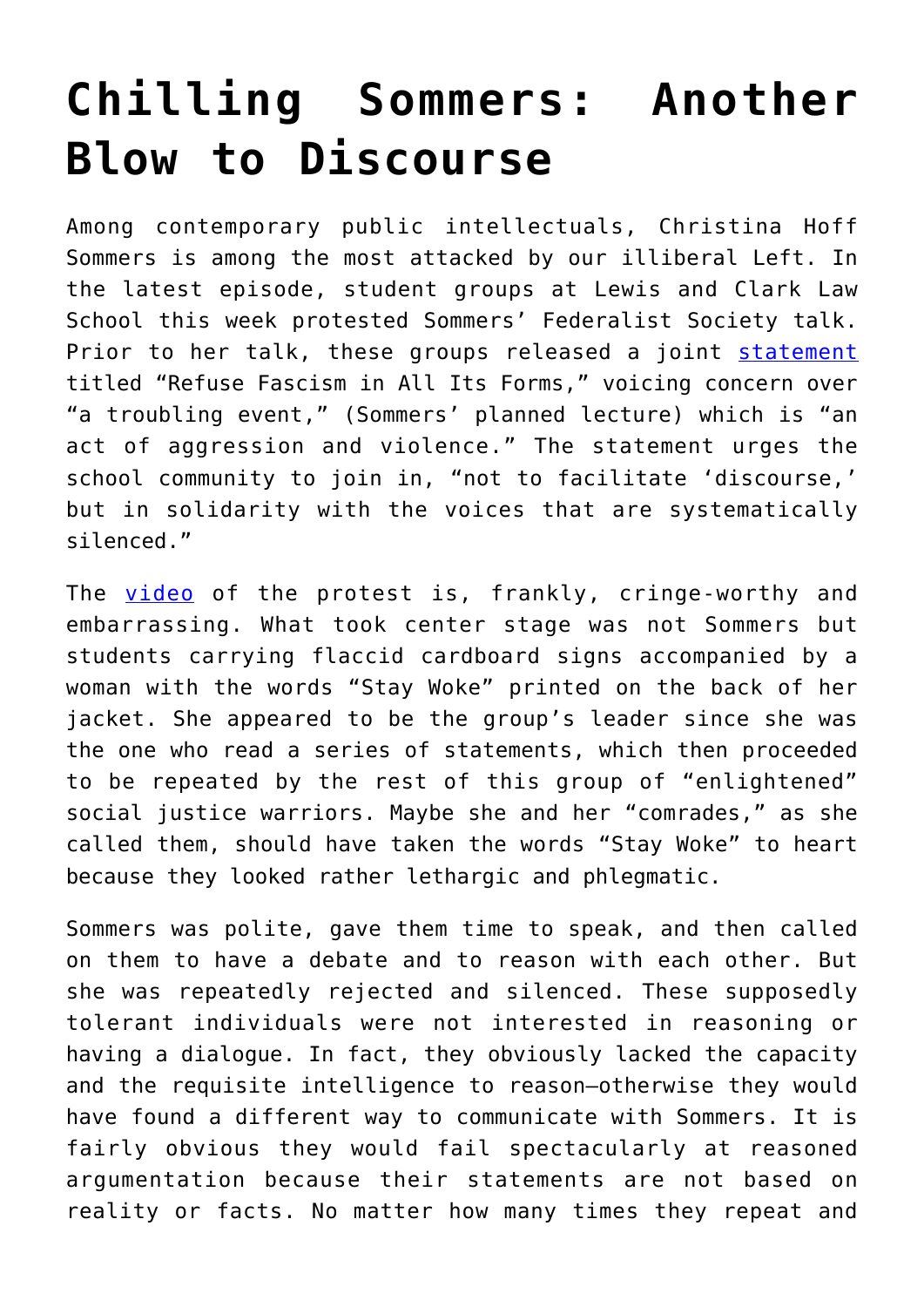chant that "microaggressions are real," the truth is they are not.

As much as Sommers is used to this kind of treatment, it should not be accepted. The protesters caused a disruption in what was supposed to be a lecture followed by a question and answer session. The Woke-Pod People chose an entirely different form of expression, which is incompatible with an intellectual presentation whose purpose is to create a discussion about the issue at hand.

The wimpy and pathetic cry of the protesters claiming oppression is utterly nonsensical because, *in reality*, they are the ones engaging in totalitarian tactics to suppress voices other than their own. They rely on twisting the language (in this case, "Sommers is a fascist") to suit their purpose. But what *is* their purpose? I don't think they have one, except to agitate, be "brave," and feel good about themselves for their alleged "bravery."

At the core of this problem is the underlying structure of higher education today which is based on Marxism. Young minds [are brainwashed](https://amgreatness.com/2018/03/02/schooling-for-totalitarianism/) with cult-like tactics under the guise of tolerance and acceptance. Even though Karl Marx is almost never actually read or addressed in the classroom, his theories are perpetuated in university and college classrooms in ways that are structurally Marxist. It really doesn't matter what *kind* of theories these are. In his essay on the American intellectual scene, "In the Land of Rococo Marxists," Tom Wolfe observed that theories "vary, but the subtext is always the same: Marxism may be dead, and the proletariat has proved to be hopeless . . . but we can find new proletariats whose ideological benefactors we can be . . . which we can use to express our indignation toward the powers that be and our aloofness to their bourgeois stooges, to keep the flame of skepticism, cynicism, irony, and contempt burning."

The common man, who is supposed to be at the center of Marxist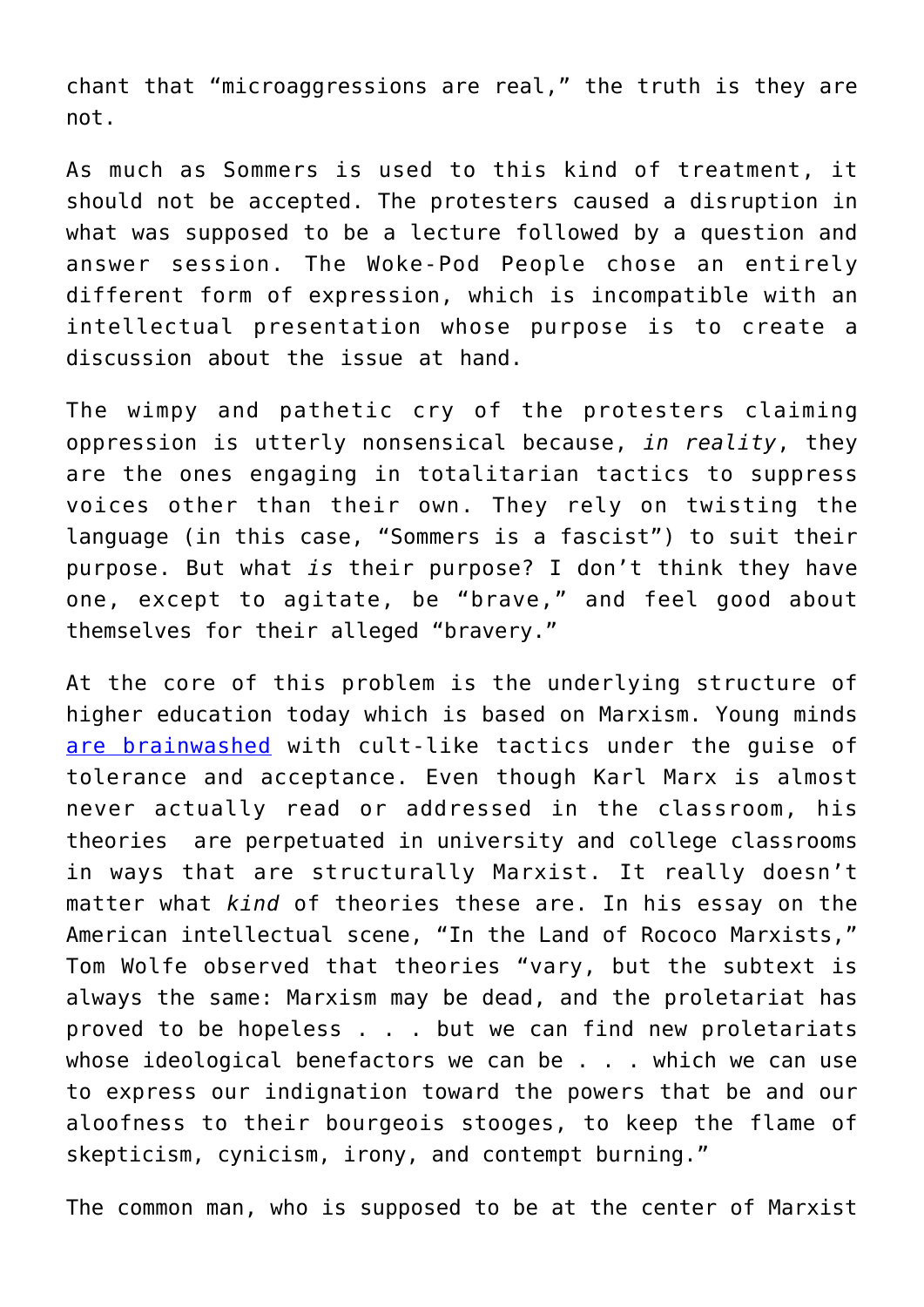manifestos, is no longer there because professors and theoreticians are completely disconnected from the concerns of regular, working people. Instead, under the guise of equality and solidarity, academics and the students who have become their sycophants more than their pupils, follow them into a "post-struggle" elitist Marxism. Of course, intellectually *and* practically, this confused and contradictory amalgam makes no sense. Higher education institutions have become Twilight Zones without metaphysics.

Protests like these have become a habit in American schools, and it's time to put a stop to this utter idiocy. But what can be done? What should Sommers have done? She was put in an awkward and unenviable position. Her approach to dialogue was admirable but arguing with fools is not a productive task.

Maybe we should take a page from Trump's book. I recall an experience at a Trump rally in fall 2016. As soon as Trump started to talk, a group of students formed a chain, sat down, and broke out in an anti-fascist rant. In his usual fashion, Trump didn't waste much time on it. "Here we go, it started already," he said. "Go home to your mom's basement," continued Trump nonchalantly. With a sweeping gesture he said "Get 'em outta here." Without any violence, police escorted the students out. Unfazed, Trump continued to deliver his speech.

Is this strategy even possible at a university? After all, the students at Lewis and Clark Law School were not the *only* ones bearing the mark of culpability. The school's Dean of Diversity (whatever that means) told Sommers to speed up her lecture, effectively siding with the protesting students. Should Sommers have called out the dean publicly? Should she have left?

This will happen again, if not to Sommers then to another nonleftist speaker. We have to begin to ask practical questions and seek practical solutions because, as Trump has repeatedly demonstrated, the rules of the game have changed.